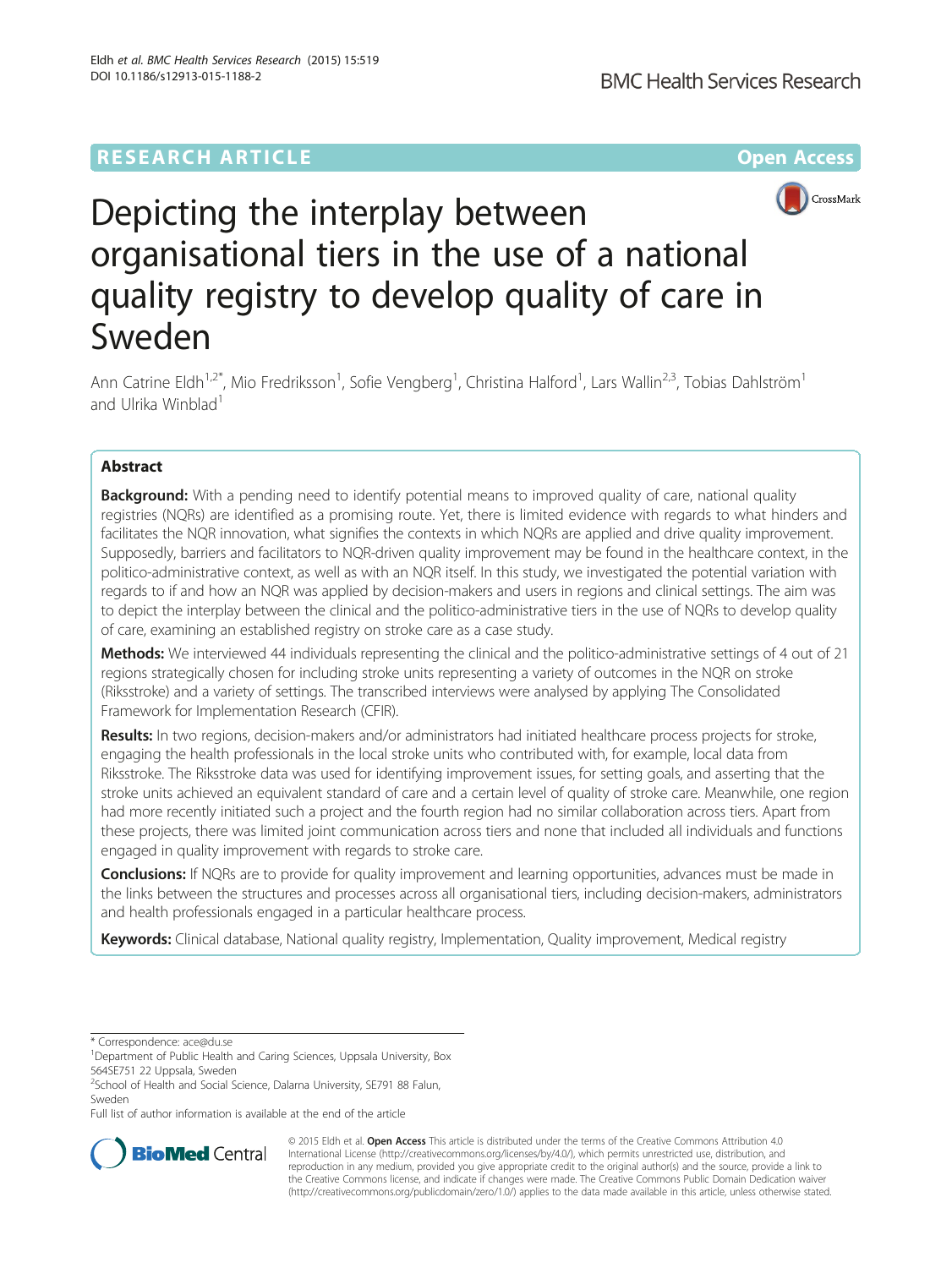#### Background

Healthcare quality registries (also labelled medical registries, clinical databases and the like) denote standardised and complete sets of systematically collected and entered individualised data concerning patient problems, and healthcare interventions and outcomes. As such, quality registries have been identified as a promising route for improved quality of care [\[1](#page-7-0)]. Supposedly, registries can provide healthcare performance information, motivate change, spur quality improvement activities, and enable health professionals' engagement in continuous learning through identifying and sharing best clinical practices [[2, 3](#page-7-0)]. While data feedback from registries has been suggested as one of the most important factors for improved quality of care, it is also known that the quality of the data and the timeliness of the feedback is vital [[4\]](#page-7-0). Further, the data itself and the feedback initiatives must correspond with the organisational context. The effectiveness of feedback is positively influenced by components such as tailored quality improvement initiatives performed by local teams [\[5\]](#page-7-0). Altogether, the success of quality improvement demands that this data feedback from medical registries is accompanied by local improvement efforts.

In order to support research and quality improvement, many countries have been influenced by the particular efforts of Sweden to develop and employ shared medical registries [\[6](#page-7-0)–[8\]](#page-7-0). With a unique and reasonably long history of what are labelled National Quality Registries (NQRs), Sweden today has 81 NQRs and 24 NQR candidates, all of them corresponding to national criteria and thus receiving financial support by the government [\[9](#page-7-0)]. Furthermore, between 2012 and 2016, the NQRs have been awarded an additional investment by the government to increase the use of the NQRs in healthcare quality improvement, and to facilitate registry-based research [[10](#page-8-0)]. The NQRs' usefulness in research is rather well-documented (for example [[3,](#page-7-0) [11\]](#page-8-0)), whereas the understanding of how the NQRs contribute to local quality improvement is in its early stages.

When studying the link between NQRs and quality improvement, a confounding factor is the multi-faceted character of the registries. As such, the NQRs may be defined as meta-interventions, signifying numerous features that possibly affect quality, and an almost infinite number of possible combinations of these features, particularly in relation to the local contextual conditions [[12\]](#page-8-0). As meta-interventions may fuel multiple, simultaneous changes in organisational processes and structures, studying such interventions requires recognition of the context at multiple levels of healthcare delivery [\[13](#page-8-0)]. Thus, to understand how the NQRs contribute to local care quality improvement, what takes place in the implementing clinics is important, as are the barriers and facilitators to implementation. Moreover, the political and administrative context that ultimately defines the conditions for both the clinical practice and implementation, must be considered [[14\]](#page-8-0).

Sweden and many other countries (for example the UK, Australia, and Canada) have comprehensive, taxfunded healthcare systems, governed by a multi-tier organisation. The Swedish regional authorities that are accountable for the funding and provision of healthcare (that is, the 21 regions, also called county councils) are self-governing. Thus, the regional authorities are, to a certain extent, unrestricted in constituting the provision of services and decision-making, as well as in how they attend to quality improvement issues. Further, the regional authorities are autonomous in how to implement the government's initiative to increase the use of NQRs in healthcare improvement [[10](#page-8-0)].

In earlier studies we have found that NQRs can support local quality improvement, yet participation in a registry did not in itself initiate this process [[15\]](#page-8-0). The NQR data could fit and serve as valid and reliable prompts for what needed attention, but the quality improvement itself was generated by local healthcare professionals collaborating within and outside their local context, given that they had the resources. Further, the politico-administrative decision-makers and administrators were found lacking in manifest leadership engagement related to the NQR and the local quality improvement, both at regional and healthcare provider levels [[16](#page-8-0)]. Taking these studies into account, there are aspects of the interplay between the politico-administrative and clinical levels within the regions which could constitute barriers and facilitators for quality improvement in relation to the meta-intervention NQRs. Hence, a variation with regards to if and how an NQR is implemented could potentially depend on the degree of collaboration between the politico-administrative level and the clinical level with regards to NQRs. The aim of this paper was to depict the interplay between the clinical and the politico-administrative tiers in the use of NQRs to develop quality of care, examining an established registry on stroke care as a case study.

#### Methods

#### Design

This qualitative study is part of a larger, mixed methods research program investigating the decisions and activities for NQRs to be used for, and generating, local quality improvement [\[17\]](#page-8-0). The Consolidated Framework for Implementation Research (CFIR) [[13, 18\]](#page-8-0) was used to identify influential contextual constructs at politico-administrative and clinical levels, and to help generalise findings and facilitate comparisons, and well as to illustrate a lack or presence of interplay between tiers, and the consequences of these.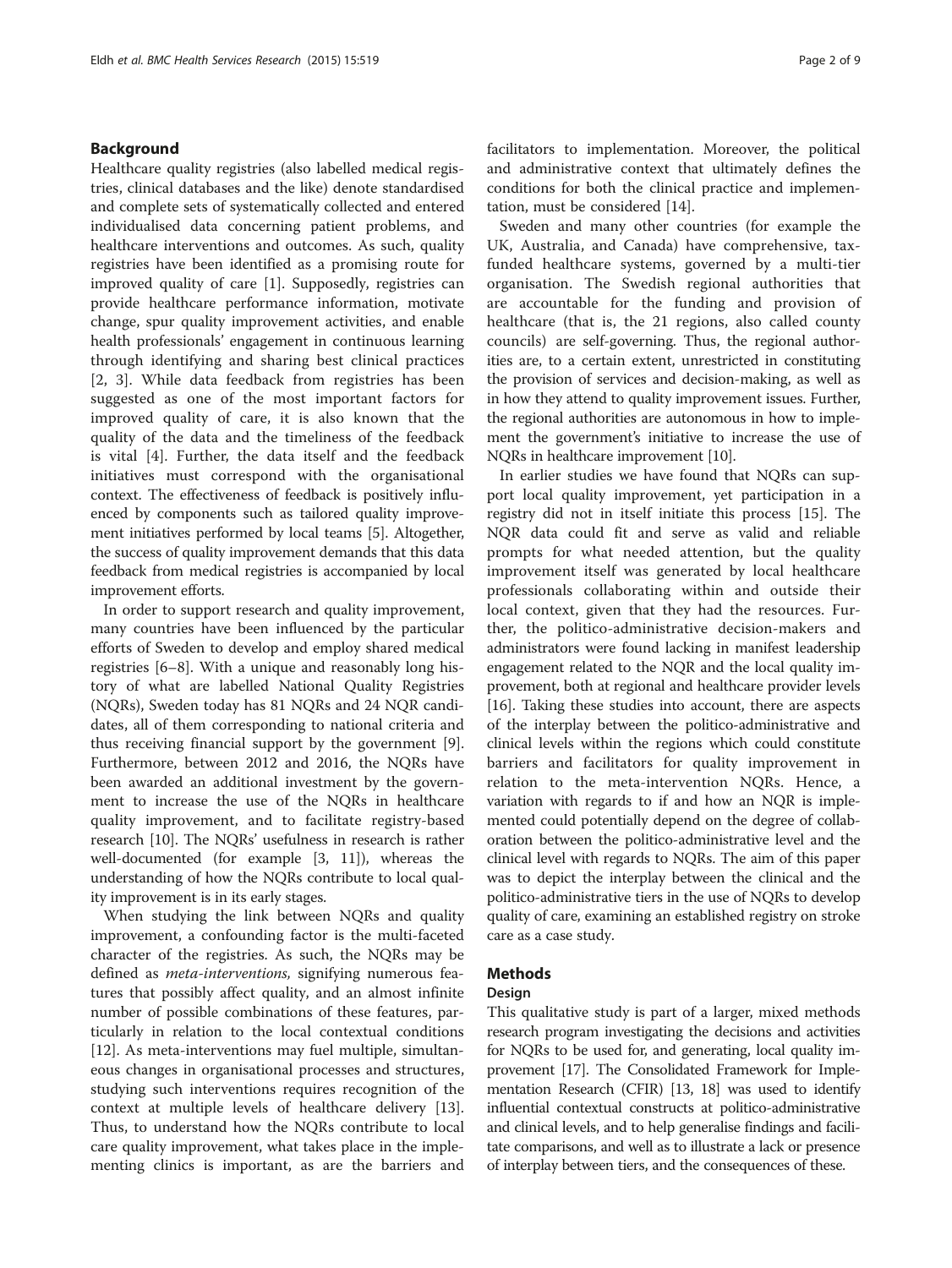#### Setting and sample

Because the national stroke registry (Riksstroke) exemplifies an NQR with long endurance and high coverage, it was selected for this case study: Riksstroke was launched in 1994, and is one of the most extensive Swedish NQRs [[19\]](#page-8-0). All 72 hospitals providing acute stroke care partake in the registry, reporting altogether 25,000 to 26,000 unique healthcare cases of stroke each year, including the acute phase of stroke, and follow-up at 3 and 12 months following the stroke incident for each patient [[20\]](#page-8-0). The Riksstroke is governed by a steering committee (overseeing the quality of the registry, advising the registry manager on for example development, and suggesting and executing research studies based on the registry data), and a secretariat (providing daily maintenance of the registry, and supporting managers and staff in the hospitals).

Out of the 21 regions in Sweden, a strategic sample was drawn from 8 hospitals in 4 regions (labelled A, B, C, and D) representing different parts of the country, and all types of Swedish hospitals: university/teaching hospitals, county hospitals, and local hospitals. Further, we drew the sample from the Riksstroke's annual follow-up of 2011, assuring that we included stroke units representing 'high', 'moderate', and 'not reaching moderate' results in terms of the target levels for quality of care (presented in Table 1).

For each region we included all organisational tiers relevant for the use of NQRs and the development of quality of care, including the politico-administrative and the clinical level of healthcare. An overall illustration of the Swedish healthcare system is presented in Fig. [1](#page-3-0), providing a general illustration of regional and healthcare provider levels, respectively, in this study. In total, 44 individual interviews were performed: telephone

interviews were chosen over face-to-face interviews to secure full flexibility in the interview schedule and availability of interviewers for the dates and time points suggested by the informants. At regional level, 19 interviews were performed with: county commissioners; healthcare executive directors; chief managers and co-workers of politico-administrative development units; and hospital directors. At healthcare provider level, 25 interviews were performed with: the head of the hospital division (if any) wherein the stroke unit was organised; the head of the hospital department where the stroke unit was managed; the physician in charge of the Riksstroke registry; and the registered nurse (RN) in charge of registering the local data for Riksstroke.

#### Procedure

Representatives at the healthcare provider and the politico-administrative tiers, also called "stakeholders" in this study, were identified by initial contacts with hospitals and regions. After obtaining names and addresses, information about the study and an inquiry for an interview was sent via e-mail to each individual. A maximum of three reminders were sent and, if necessary, a final invitation was communicated via telephone. At the politico-administrative level, five stakeholders declined participation, but a substitute for each individual was identified. Thus, all regions in the sample were represented. At the healthcare provider level, only one manager declined participation, and no substitute was available.

Interviews were performed by four researchers, coordinated and guided by semi-structured interview guides developed for the case study. Questions included: 1) the informant's role in relation to NQRs, and in particular, Riksstroke; 2) data capture and registration (for healthcare provider level only); 3) data reports, feedback, and

**Table 1** Riksstroke' s target levels for stroke quality indicators [\[20](#page-8-0)]

| Digit | Quality indicator                                                         | Target levels (proportion of stroke patients) |
|-------|---------------------------------------------------------------------------|-----------------------------------------------|
| A     | Coverage                                                                  | Moderate 85 %, high 92 %                      |
| B     | Follow-up 3 months post-stroke                                            | Moderate 85 %, high 90 %                      |
|       | Being treated in stroke unit                                              | Moderate 85 %, high 90 %                      |
| D     | Non-stop admission to stroke unit or intensive care                       | Moderate 80 %, high 90 %                      |
| Ε     | Swallow test performed                                                    | Moderate 90 %, high 95 %                      |
| F     | Treated with reperfusion                                                  | Moderate 10 %, high 15 %                      |
| G     | Time from arrival to hospital to thrombolysis start                       | Moderate 60 min., high 40 min.                |
| H     | Antithrombotic treatment (regardless of type) at discharge                | Moderate 85 %, high 90 %                      |
|       | Anticoagulation treatment post embolic brain infarction, <80 years of age | Moderate 55 %, high 70 %                      |
| J     | Hypertension treatment post-stroke                                        | Moderate 70 %, high 80 %                      |
| К     | Statin treatment post-brain-infarction                                    | Moderate 65 %, high 75 %                      |
| L     | Needs for help and support after discharge totally met                    | Moderate 60 %, high 75 %                      |
| M     | Follow-up out-patient visit, with physician and/or registered nurse       | Moderate 80 %, high 90 %                      |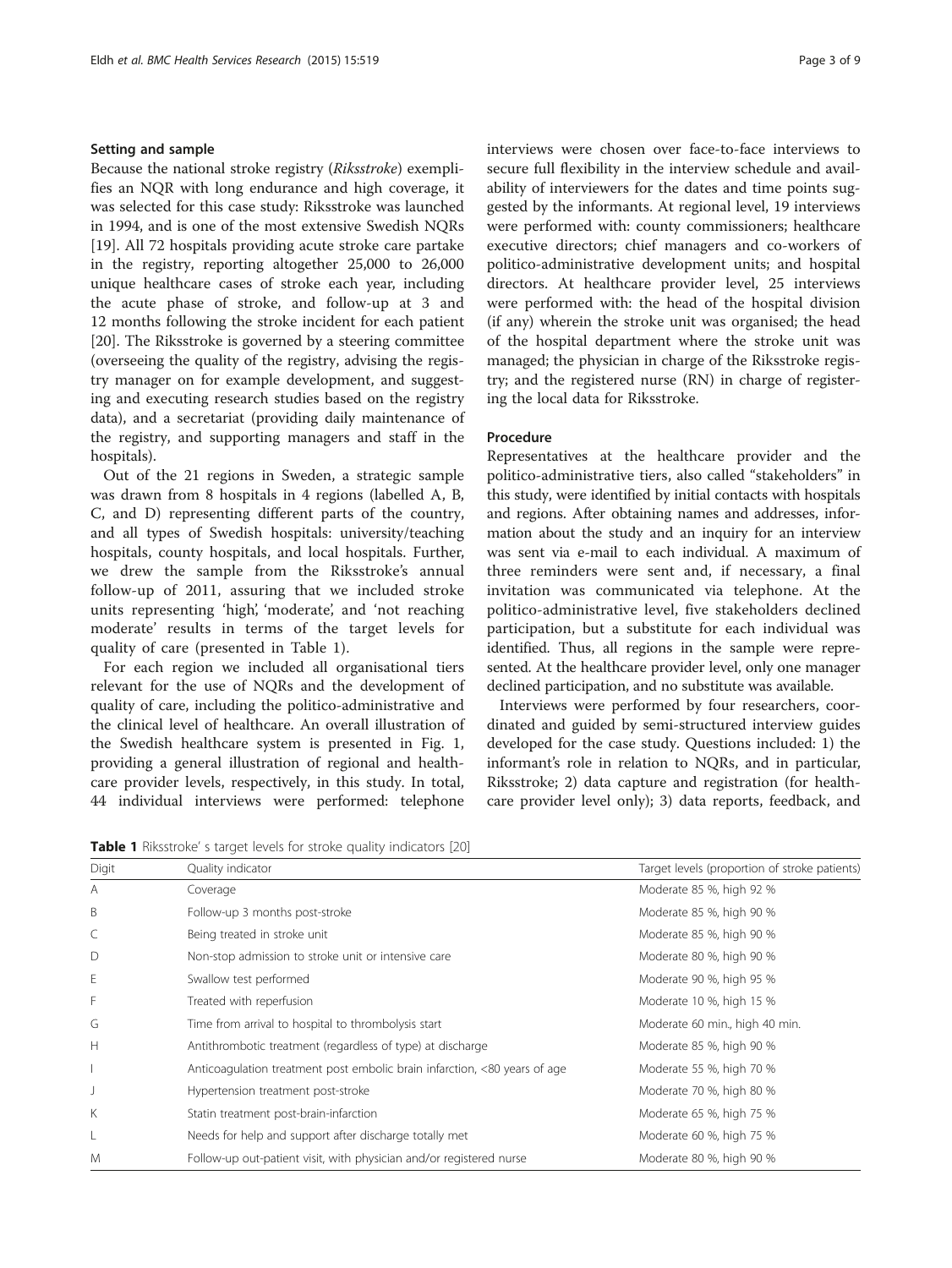<span id="page-3-0"></span>

data sharing; 4) quality improvement; 5) collaboration; 6) pros and cons of NQRs, in particular, Riksstroke; and 7) the usability and reliability of NQRs, in particular, Riksstroke. Additionally, different tiers' work with NQRs and quality improvement was explored, along with supportive structures, including the issue of collaboration, and responsibilities and roles in terms of NQRs and quality improvement.

The interviews at the politico-administrative level lasted 30–60 minutes, and upper level management stakeholder interviews at healthcare provider level around 15 minutes. Further, interviews with clinical stakeholders (that is, healthcare provider level, including physicians and RNs involved in the local Riksstroke efforts) lasted 45–60 minutes. All interviews were recorded and transcribed verbatim. All participants gave informed consent to participation prior to the interviews, and approval of the study was obtained from the Research Ethics Board in Uppsala, Sweden (no. 2013/181).

#### Data analysis

Applying deductive content analysis as described by Elo and Kyngäs [\[21\]](#page-8-0), the initial phase included reading and re-reading the interview texts, bringing the understanding to "a sense of the whole". Subsequently, data was categorised and abstracted with the CFIR as a coding framework. Similarly to Damschroder and Lowery [\[18](#page-8-0)], we relied on a 'menu of constructs' approach [[22\]](#page-8-0) which yielded flexibility in the employment of constructs – including that we applied only those constructs valid to the present study [\[18\]](#page-8-0). Consequently, prior to the structured analysis, the CFIR framework was scrutinised and discussed between the researchers with regards to the appropriateness of the domains and constructs and their correspondence with the data, that is, the interview texts at politico-administrative and healthcare provider levels. The application details of CFIR are presented in Additional file [1](#page-7-0). In particular, references to interplay were investigated in the domains Inner Setting and Process. Three researchers were involved in the entire analysis process, repeatedly discussing aspects and outcomes to support its trustworthiness [\[23\]](#page-8-0).

#### Results

Applying the CFIR, we present the structured analysis of the 'Intervention Characteristics' (in this study representing NQRs such as the Riksstroke registry), which was found to depict one common representation across the four regions. However, the 'Inner Setting' (representing the politico-administrative, hospital, department, and stroke unit levels, including the structures and the healthcare process for stroke), as well as 'Process' (representing the quality improvement and the use of NQRs, and Riksstroke in particular, for this purpose) were found to vary between the regions. Thus, Inner Setting and Process, respectively, are presented in relation to the similarities and differences of the investigated regions. Throughout the findings, the CFIR constructs are indicated by italics. The CFIR domain Characteristics of Individuals was not used as the study did not focus on individual-level behaviour, and Outer Setting was found not to illustrate any differences or aspects that could illustrate the interplay and its influence on quality improvement by adopting NQRs, or Riksstroke in particular.

#### Intervention characteristics

In this domain, we considered the quality registry to be the intervention.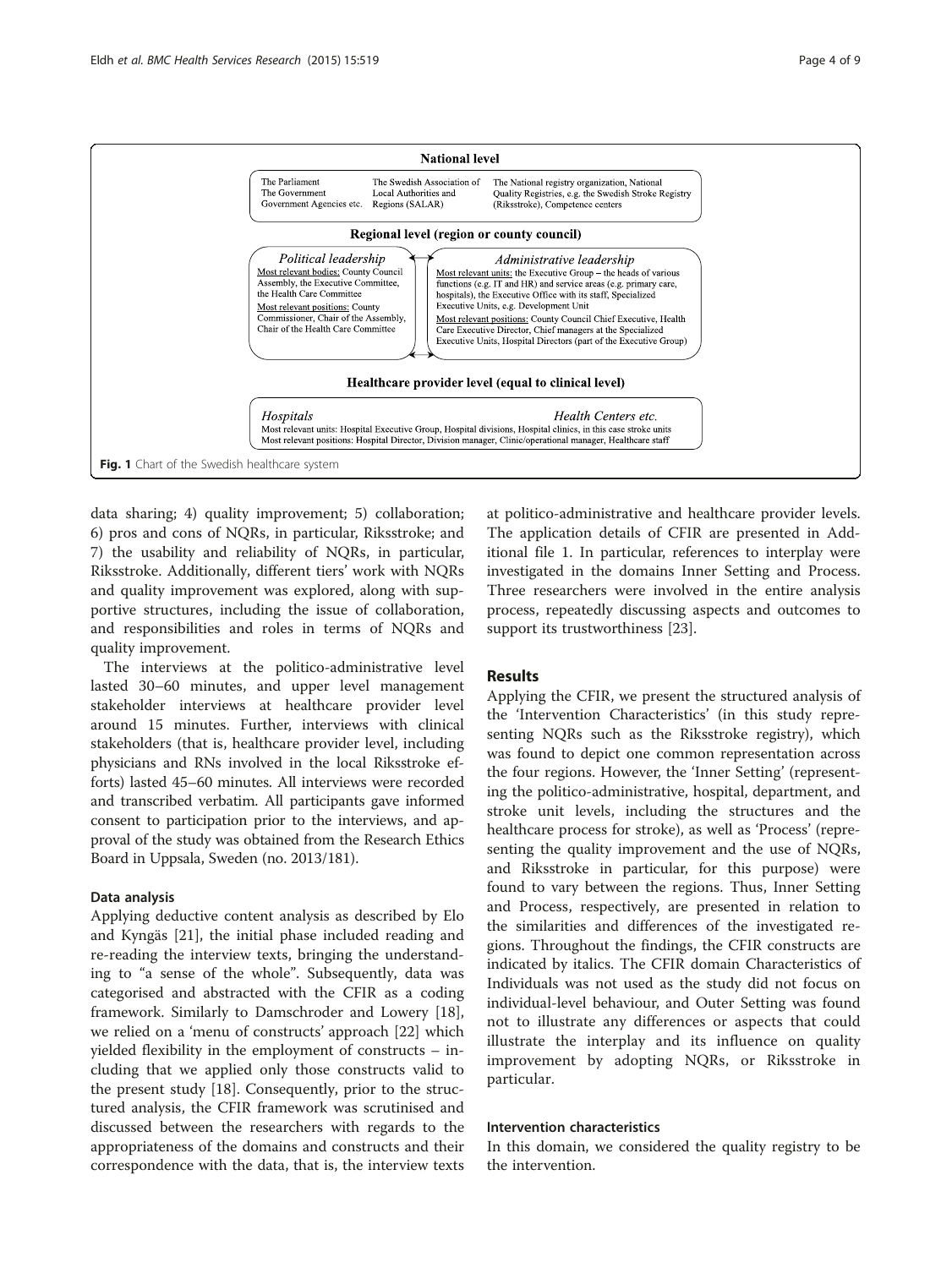Stakeholders at politico-administrative level tended to speak about NQRs in general, and were less familiar with the Riksstroke details, while the clinical stakeholders were knowledgeable about the Riksstroke in particular. To them, the NQR and its variables (corresponding to evidence strength  $\epsilon$  quality) were relevant to stroke care. Yet, with the multitude of variables and the need for all data to be entered by hand, registration was a meticulous and timeconsuming process although it was perceived as being necessary for registering trustworthy data. All stakeholders demonstrated confidence in the data submitted by their hospitals' stroke units. Further, the clinical stakeholders knew which other stroke units had the most valid reporting routines and considered those for their benchmark, besides monitoring their own stroke outcomes over time.

Stakeholders across the tiers considered Riksstroke and similar NQRs to have relative advantages over local medical registries. Advantages were primarily that the Riksstroke variables were based on the evidence-based national guidelines for stroke care, thus providing for comparisons against a reliable standard while tracking the local level of evidence-based practice. The fixed number of variables in Riksstroke left no room for local adaptation but adaptation occurred in how Riksstroke was applied towards quality improvement, as further described in the Process section below.

Because of complexity in terms of the number of NQRs and NQR variables, respectively, representatives at the politico-administrative in general, and healthcare provider managers to some extent, relied on the annual reports in the Regional Comparisons of quality and efficiency in Swedish HealthCare, rather than the NQRs, to capture the quality of care. Not only did the politicoadministrative stakeholders not have direct access to the NQRs, but they preferred the Regional Comparisons with its selection of a number of variables from the NQRs and other registries. Further, the layout of the Regional Comparisons was considered appealing and understandable, overruling the fact that the further processing meant that the data were not as timely as the NQRs themselves and recognising that by awaiting the Regional Comparisons, they risked acting on outdated problems. At healthcare provider level, the RNs and physicians could instantly retrieve their own unit's outdata in Riksstroke. Capturing the design quality and packaging, a barrier was often the time and commitment needed to perform these activities.

Even though Riksstroke and other NQRs originate from professional initiatives and perspectives, they were regarded by both decision-makers and administrators at politico-administrative and the professionals and managers at healthcare provider level as an administrative constraint and cost, and were perceived to be difficult to manage. An extensive amount of time and resources

spent on the NQR was considered to be consumed mostly by data registration rather than outcome analysis and subsequent quality improvement initiatives.

#### Inner setting

The domain, Inner Setting, constitutes the context at region and stroke unit level, as well as interactions between these tiers.

The structural characteristics differed between regions; while all stakeholders considered the NQRs an asset for local quality improvement, not all regions had structures and processes in place for the management of quality improvement using NQRs. Both regions A and B had initiated and performed large collaborative projects across tiers, securing a common stroke process for the hospitals within their regions. In region C, the politicoadministrative management had recently initiated such efforts to better streamline the stroke care process. In regions A and B, clinical stakeholders had been engaged in these process projects led by politico-administrative representatives, and the politico-administrative representatives suggested this would be the case for region C as well. For region D, stakeholders at all tiers described a lack of proper structures for quality management, and limited contact between tiers. Rather, the stroke unit in the main hospital within region D had improved the stroke care process some years ago, without involving the politico-administrative leadership, who had little insight in terms of clinical quality improvement projects.

Further, the understanding of the structural characteristics for quality improvement within the stroke units was discussed in more detail by the physicians and RNs engaged in the local Riksstroke work compared to the politico-administrative stakeholders. More or less all healthcare provider level informants described the stroke care budgets as strained, and cited general difficulties in attracting and retaining medical and nursing staff specialised in stroke. While all eight stroke units in the four regions had allocated resources for the local Riksstroke work, the assignments of the clinical stakeholders varied. All clinical stakeholders described a responsibility for managing the registry and establishing high coverage, yet some also worked with compilation and communication of data to fellow staff and managers. Whether or not this was done depended on how much time they had set aside, the individual's interest in stroke care, and the interest of their fellow staff and managers. Meanwhile, stakeholders at stroke units within the same regions described differences in terms of internal collaboration. Further, the collaboration with and the interest of the politico-administrative level for stroke care and the outcomes of Riksstroke varied.

Clinical stakeholders who collaborated within the stroke unit, and had opportunities to feedback tailored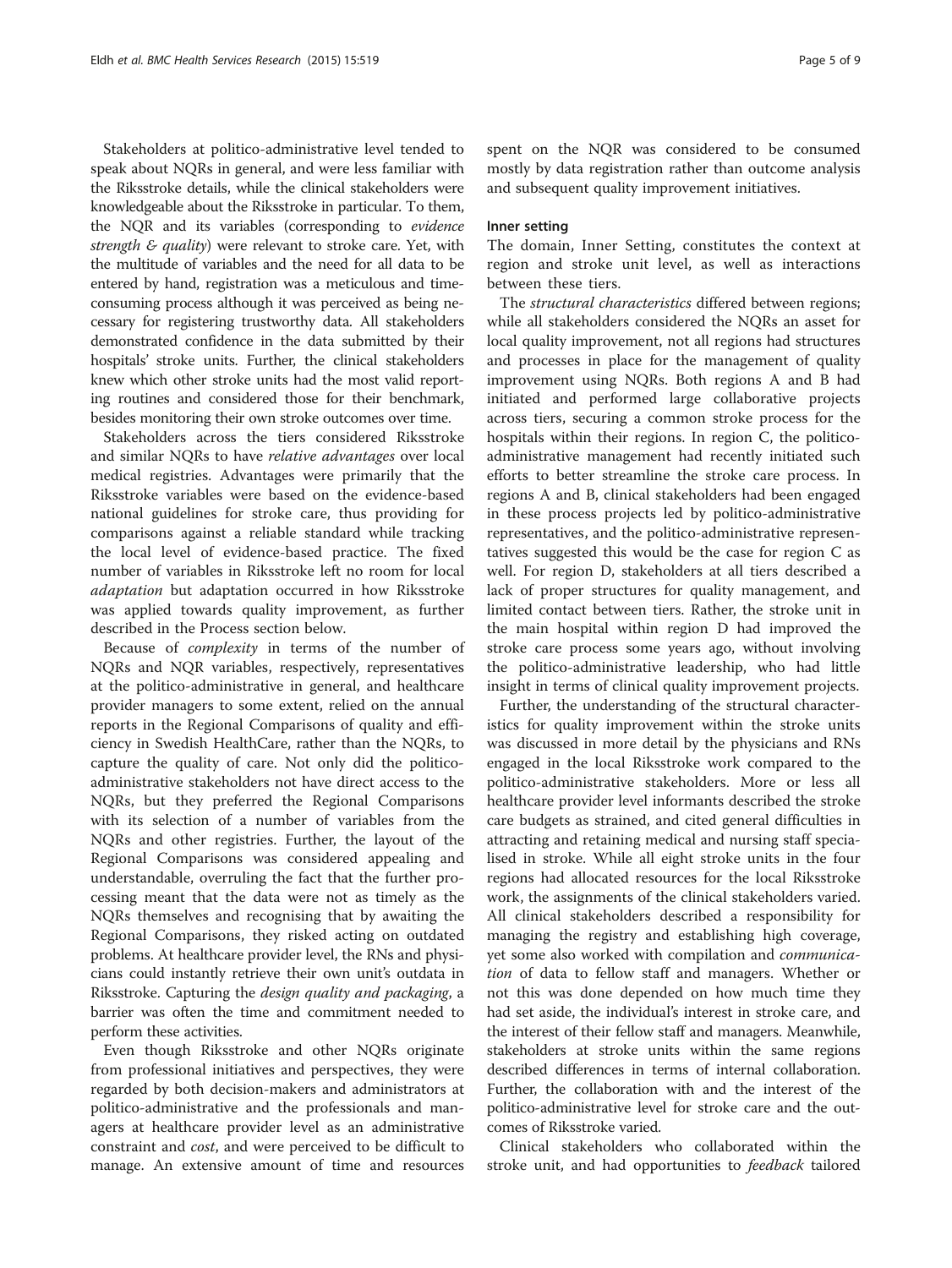presentations of data to their managers and fellow staff, depicted the culture as nurturing. Nurturing conditions such as these existed across the regions, illustrating where the clinical stakeholder roles and responsibilities were well-defined, and communicated and recognised in the stroke units. Yet, the implementation climate was affected by the tension caused by the extensive data registration, influencing whether or not the registration was considered a relative priority compared to other clinical tasks and compatible with the stressful working conditions in the stroke units. Further implementation climate aspects illustrated that the politico-administrative stakeholders in the four regions were at different stages with regards to applying the data from Riksstroke. While they mainly accessed the stroke care outcomes through Regional Comparisons, some set stroke care targets and provided reimbursement (regions B and D), and identified issues to map and improve quality of care (regions A and B) by employing the NQR.

In regions A and B, networks and structures for communications were established, providing learning opportunities and dialogue for stakeholders across tiers. In regions C and D, stakeholders described no regional networks on stroke, yet the stroke process project in region C included opportunities to meet and discuss common issues. Yet, in region C, the health professionals engaged in Riksstroke depicted a limited engagement of other clinicians involved in stroke care and thus, these forums were not considered to be driving the local improvement.

The culture across tiers differed between regions. In A and B, where regional projects had been undertaken to improve the stroke care processes, the Riksstroke data were applied to identify issues in and between hospitals in the stroke process. Here, the decision-makers and administrators at politico-administrative level acknowledged the health professionals for their contribution but recognised their own responsibility for supporting the stroke process and for placing stroke care on the political agenda. The politicians were considered to be the primary suppliers of targets with regards to the healthcare provided for the citizens. In region C, the characteristics of the stroke care collaboration was not yet known, and in region D, there were no distinct interconnections between the politico-administrative and the healthcare provider levels.

The readiness for implementation (in this case, applying the NQR for quality improvement) was also found to vary: in regions A and B, stakeholders acknowledged the need for collaboration between tiers to improve the healthcare processes using NQRs such as Riksstroke. Meanwhile, in region C, the politico-administrative stakeholders suggested that the central management, at region level, should guide such efforts. The region D informants considered it a clinical issue which their hospital management was to oversee. Yet, region D administrators noted a current increase in leadership engagement among politicians in the NQR, and its potential role in assessing and promoting quality of care. While regions A, B, and C depicted having available resources in terms of staff for leading and coordinating NQR-related work at the politico-administrative level, region D had no such person or function at that level. All stroke unit RNs and physicians illustrated an *access* to knowledge and information through the Riksstroke itself whereas stroke unit and department managers relied on these clinicians to present the outdata. Only the clinicians at the stroke units who described that there was a mutual idea of stroke care being a top priority across tiers also depicted being empowered by the staff and leadership engagement.

#### Process

For the domain Process, aspects of applying NQRs and the Riksstroke registry in particular for quality improvement were included, at politico-administrative and healthcare provider level and in between the tiers.

All stroke units across the regions had adopted the Riksstroke NQR long ago, and in some cases, a second generation of clinical stakeholders was involved. In regions A and B, stakeholders at both politico-administrative and healthcare provider level had engaged in planning and executing projects to manage the stroke care processes, applying the Riksstroke registry as an input. The clinical stakeholders retrieved outcome data for their stroke units and the Riksstroke data had been used for identifying improvement issues, for setting goals, and asserting that the stroke units achieved an equivalent standard of care and a certain quality of stroke care. Region C had hitherto just initiated a comparable project.

The extent to which the stakeholders retrieved and acted on the stroke data outcomes differed; whether to attend to NQR outcomes, which outcomes to focus on, and how to deal with the local quality issues detected, were independent decisions, varying from region to region and to some extent also from stroke unit to stroke unit. Regions A and B stakeholders depicted that the Riksstroke data had fed and enriched the stroke care process, and that the registry assisted in evaluating and reflecting on what was accomplished and what needed further attention. In region C, healthcare professionals engaging in the stroke process project were hindered by the lack of mandate to impact on the healthcare structure. Further, in region D, the process focused on what the responsible RN and physician did in terms of *moni*toring the clinic's longitudinal development, which was regularly reported to the stroke unit's staff, while the politico-administrative stakeholders were not engaged.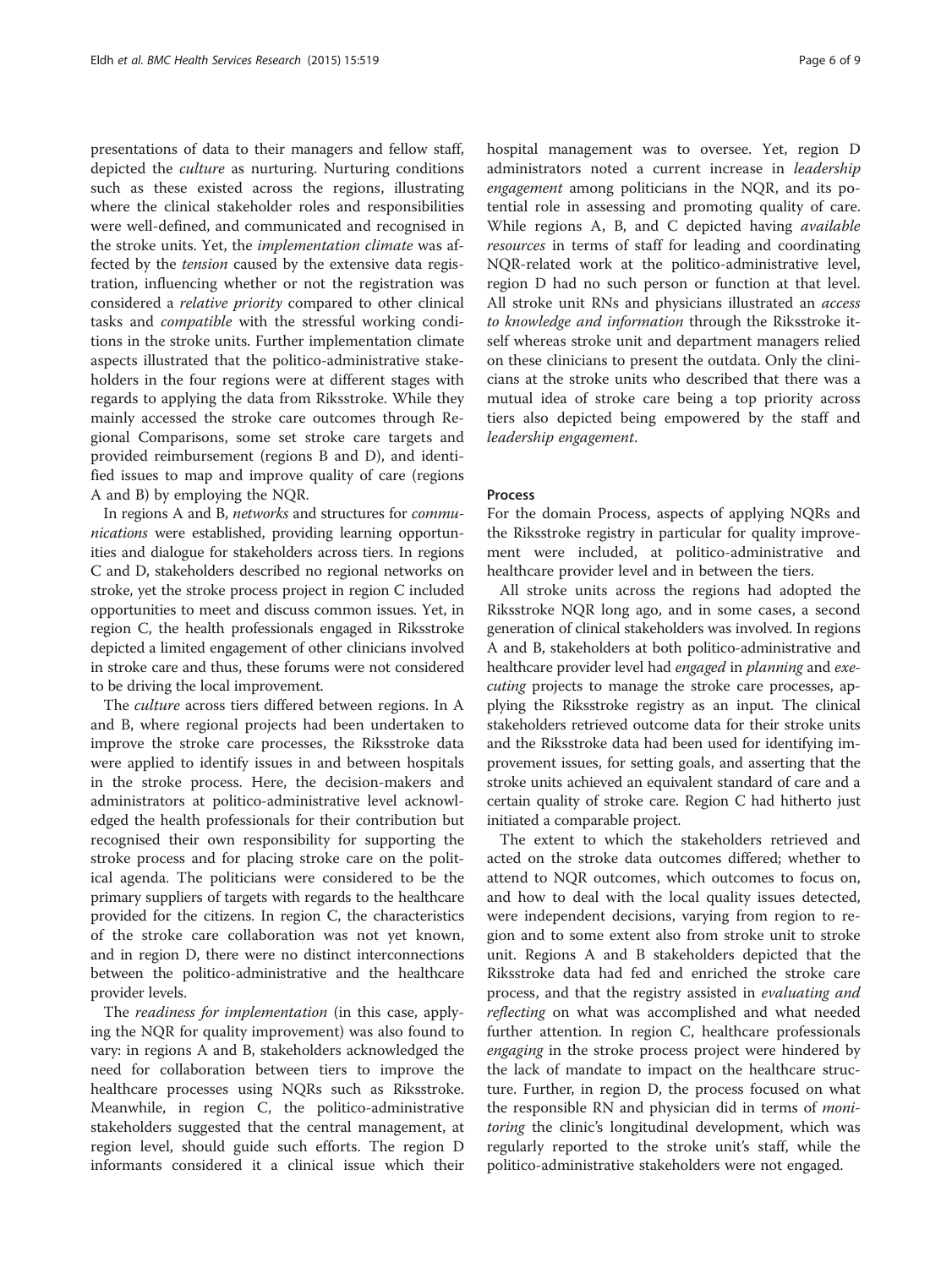#### **Discussion**

We found several aspects within the studied regions that differ in terms of how the NQRs, and in particular Riksstroke, were used for quality improvement and that the interactions between the tiers played a vital role in the process. More specifically, we argue that the key issues for quality improvement using NQRs were: a) stroke process development initiatives, including agreed goals for quality of care and healthcare production, b) structures and processes for mutual learning within the organisations, and c) leadership engagement.

The NQR Riksstroke was (and is) set to an agreed, general standard with the national guidelines on stroke being the main source of the variables [[20](#page-8-0)]. Even though Riksstroke (and other NQRs) was originally formed by stroke experts [[19\]](#page-8-0), it is nowadays managed within a national framework [[24](#page-8-0)]. This limits the local adaptability. Yet, it is highly flexible whether or not, and when and how to apply Riksstroke and other NQRs in quality improvement. We found that the regions where stakeholders described the most extensive use of Riksstroke also described the most extensive collaboration between tiers. In the two regions where stakeholders depicted a joint effort to an agreed stroke care process, they also illustrated the most communication across tiers with regards to the use of Riksstroke data. These joint efforts were initiated by the politico-administrative stakeholders, and included collaboration with the clinical stakeholders in the stroke units. Yet, clinical managers were not involved, even though other clinical stakeholders have described local collaboration with them as being crucial [\[15](#page-8-0)].

Although the local Riksstroke data were applied in the stroke process projects, continuous collaboration between the levels within the regions with regards to the NQR was limited. A cause depicted was that only the clinical stakeholders were knowledgeable about retrieving and interpreting data from Riksstroke, while the stakeholders at politico-administrative level relied on the reports presented by national bodies. Data feedback is suggested as one of the main advantages of quality registries, driving the quality improvement [[9\]](#page-7-0). Yet, our findings illustrate that the accessibility and possibilities to comprehend data need to improve. Further, continuous opportunities to collaborate between tiers in the regions on what the data represent are needed, beyond particular projects. Increased collaboration between tiers could prevent the depicted risk that healthcare management decisions and priorities are based on outdated data, and that a lack of leadership engagement demotivates the clinical stakeholders [\[15\]](#page-8-0). Rather, communication across tiers and leadership engagement are both factors known to have a positive effect on organisational innovation [\[25\]](#page-8-0).

The core components for quality improvement were the outcomes and goals of stroke care identified by using Riksstroke in the stroke care process development; two of the four regions in this study described using the Riksstroke for setting goals and reimbursing the provision and quality of care in relation to the stroke care outcomes. This kind of feedback mechanism is suggested to support healthcare professionals in quality of care and innovation [\[4](#page-7-0), [26, 27\]](#page-8-0). While NQRs such as Riksstroke can contribute by providing data, it necessitates the feeding of valid data into the system. With Riksstroke, stakeholders across all levels and all regions depicted that a lot of the time set aside for it was consumed by tracking and registering valid data. In total, the time needed for registration of data was vast, leaving limited resources available for healthcare improvement initiatives. Further, the translation of data from the NQR to fellow professionals and managers required stroke care competence in addition to knowledge of what was relevant for the staff and for the unit, in order to nurture ideas and needs for quality improvement. This knowledge was mostly assembled at the politico-administrative level, even though some health professional had accumulated such knowledge and experience of quality improvement. However, the collaboration between the tiers was, as noted, mainly taking place within particular projects. In order for this system to provide learning for an organisation, extended collaboration beyond particular projects is advised [[28, 29\]](#page-8-0).

While there are many ways to 'use' an NQR in quality improvement [[30\]](#page-8-0), the stakeholders across tiers depicted that an NQR such as Riksstroke contributed to an understanding of which aspects to improve in stroke care. Thus, the feedback could contribute to better and safer care, provided that actions were taken in response. The mandate and resources at clinical level varied [\[15](#page-8-0)], as well as the engagement at politico-administrative level [[16\]](#page-8-0). Worldwide, undertakings are underway in terms of quality registries or equivalents (for example [[31](#page-8-0), [32](#page-8-0)]), and coordination of larger databases is suggested to be beneficial for quality improvement [[33\]](#page-8-0). Meanwhile, our findings illustrate the need to not only secure a standardised input and validity in reported data, but also timely, comprehensible, and accessible feedback – that is, simple but secure pathways to comprehensible data for all key stakeholders [\[34](#page-8-0)], along with agreed opportunities for collaboration within a particular context [\[18\]](#page-8-0). In our case, this applied to the clinical level, the managerial level as well as the politico-administrative levels of the regions.

In between and across regions and tiers, the leadership engagement differed. Although leadership engagement was described as essential for driving and ensuring quality improvement [\[35](#page-8-0)], we found managers and politicoadministrative stakeholders who had limited collaboration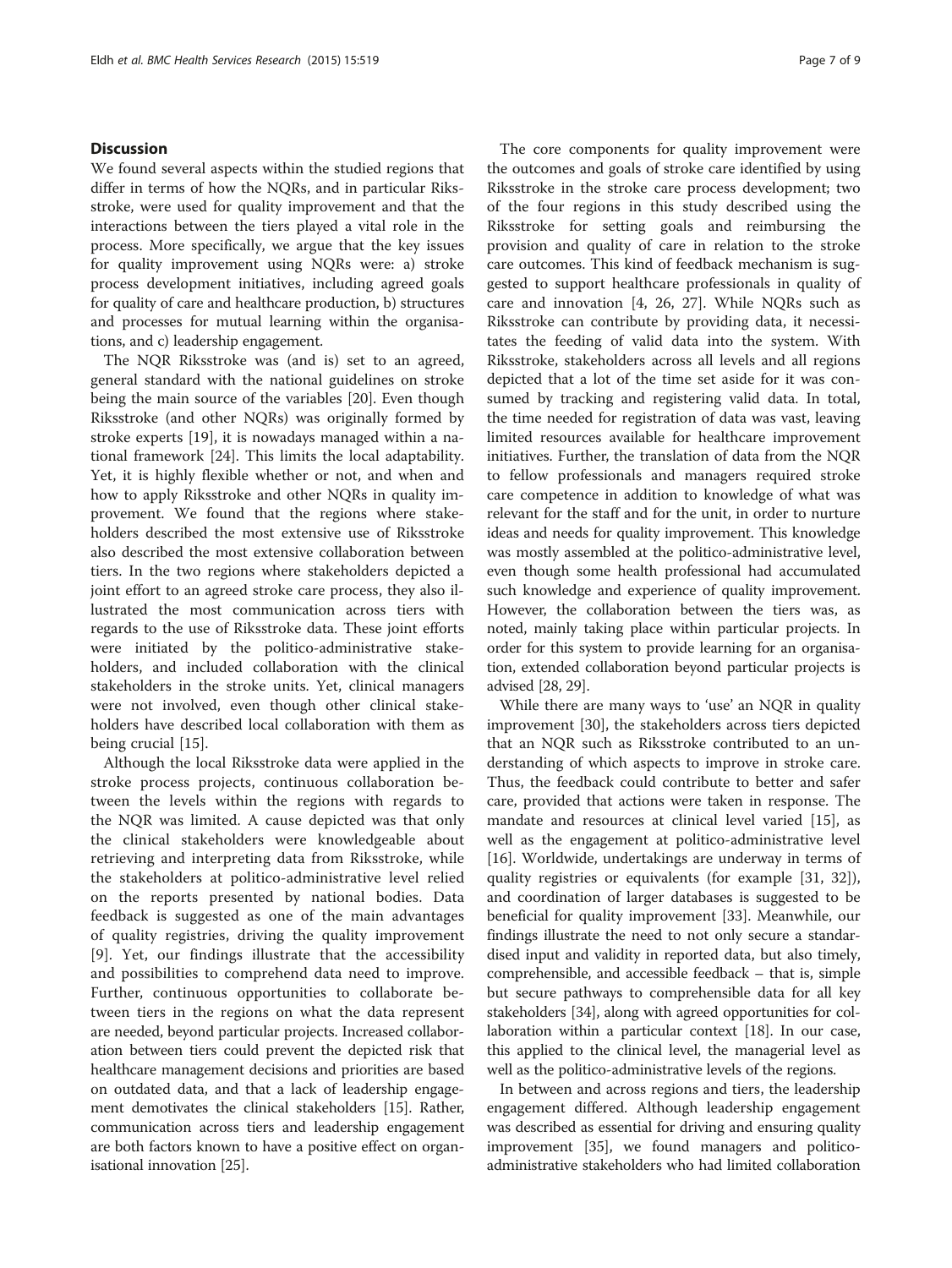<span id="page-7-0"></span>with the health professionals engaged in stroke care and the local Riksstroke work. Further, although joint stroke process development projects did exist, limited contact beyond these initiatives was described. The lack of regular opportunities to communicate across tiers could mean lost opportunities to collaborative efforts to better understand what and how to improve with regards to stroke care [[36](#page-8-0)]. Further, the lack of information across tiers influences not only the possibilities for the politicoadministrative stakeholders to understand but also to use the NQRs and their output [[16](#page-8-0)]. The findings suggest that increased leadership engagement in NQRs is needed [[37](#page-8-0)], to assure a mutual learning across tiers. Further, the need to move beyond registering data to using the output to improve stroke care is evident at all levels of healthcare: at the politico-administrative, hospital and unit levels, and among stroke professionals.

The stroke units and their corresponding regions included in this study represent different experiences in terms of outcomes in the Riksstroke, prior to and at the time of the study. Because these figures could have since changed, a prescription of one way to settle collaboration across tiers with regards to quality improvement using an NQR such as Riksstroke is unsuitable. Further, while the findings represent a range of regions and thus different parts of the country and different types of hospital, an all-inclusive study of users' experience of Riksstroke in local quality improvement is pending. However, such an investigation has subsequently been done at national level, based on the case study illustrated in this paper. Yet, the experiences of decision-makers and users at politico-administrative and clinical levels can supposedly be transferable to similar settings, within Sweden and elsewhere. The way Swedish healthcare is organised and funded has similarities across the world. Meanwhile, other ways to organise and fund healthcare may invert the opportunity to transfer our findings. However, we suggest that the more general understanding of what hinders and facilitates NQRs, with the Riksstroke as an example, serves to inform quality improvement. This finding may be of interest to a variety of decision-makers, administrators and health professionals engaged in initiating, developing, implementing or using NQRs and similar systems.

#### Conclusion

We found the experience of the Riksstroke registry similar across levels and regions. Further, the conditions provided by the outer setting, that is, the national framework, were depicted similarly by the politico-administrative and clinical stakeholders across Sweden. What varied were the regions and stroke unit settings, including whether or not there were opportunities for collaboration with regards to the stroke care processes. The use of the Riksstroke and similar NQRs for setting goals was applied in some regions, in dialogue with the stroke professionals at the clinics, thus providing for multi-level quality improvement. Apart from particular stroke process projects, few opportunities for the continuous sharing of experiences across the levels within the regions existed, but an increased leadership engagement at all levels was needed, along with enhanced understanding of how the NQR can inform stroke care issues and provide for quality improvement.

#### Additional file

[Additional file 1:](dx.doi.org/10.1186/s12913-015-1188-2) The details of CFIR and how it was applied in the analysis. (DOCX 26 kb)

#### Competing interests

The authors declare that they have no competing interests.

#### Authors' contributions

ACE, MF, LW and UW designed the study, and developed the interview guides. ACE, MF, SV, and CH performed the interviews. ACE, MF, and SV performed the analysis. ACE drafted the manuscript, which was revised by ACE with intellectual contribution of all co-authors, who all approved the final version of the manuscript for submission.

#### Acknowledgement

The research leading to these results has received funding from SALAR – the Swedish Association of Local Authorities and Regions.

#### Author details

<sup>1</sup>Department of Public Health and Caring Sciences, Uppsala University, Box 564SE751 22 Uppsala, Sweden. <sup>2</sup>School of Health and Social Science, Dalarna University, SE791 88 Falun, Sweden. <sup>3</sup> Division of Nursing, Department of Neurobiology, Care Sciences and Society, Karolinska Institutet, SE171 77 Stockholm, Sweden.

#### Received: 17 March 2015 Accepted: 18 November 2015 Published online: 25 November 2015

#### References

- 1. Drolet BC, Johnson KB. Categorizing the world of registries. J Biomed Inform. 2008;41:1009–20.
- 2. Larsson S, Lawyer P, Garellick G, Lindahl B, Lundström M. Use of 13 disease registries in 5 countries demonstrates the potential to use outcome data to improve health care's value. Health Aff. 2012;31:220–7.
- 3. Jernberg T, Attebring MF, Hambraeus K, Ivert T, James S, Jeppsson A, et al. The Swedish Web-system for enhancement and development of evidencebased care in heart disease evaluated according to recommended therapies (SWEDEHEART). Heart. 2010;96:1617–21.
- 4. van der Veer SN, de Keizer NF, Ravelli AC, Tenkink S, Jager KJ. Improving quality of care. A systematic review on how medical registries provide information feedback to health care providers. Int J Med Inform. 2010; 79:305–23.
- 5. Ekman GJ, Lindahl B, Nordin A. Nationella kvalitetsregister i hälso- och sjukvården [National Quality Registries in Health Care]. Stockholm: Karolinska Institutet University Press; 2014.
- 6. Schwamm L, Reeves MJ, Frankel M. Designing a sustainable national registry for stroke quality improvement. Am J Prev Med. 2006;31(6 Suppl 2):S251–7.
- 7. Siriwardena AN, Shaw D, Donohoe R, Black S, Stephenson J, National Ambulance Clinical Audit Steering Group. Development and pilot of clinical performance indicators for English ambulance services. Emerg Med J. 2010;27:327–31.
- 8. Cadilhac DA, Lannin NA, Anderson CS, Levi CR, Faux S, Price C, et al. Protocol and pilot data for establishing the Australian Stroke Clinical Registry. Int J Stroke. 2010;5:217–26.
- 9. Sveriges Kommuner och Landsting. Översyn av de nationella kvalitetsregistren. Guldgruvan i hälso- och sjukvården. Förslag till gemensam